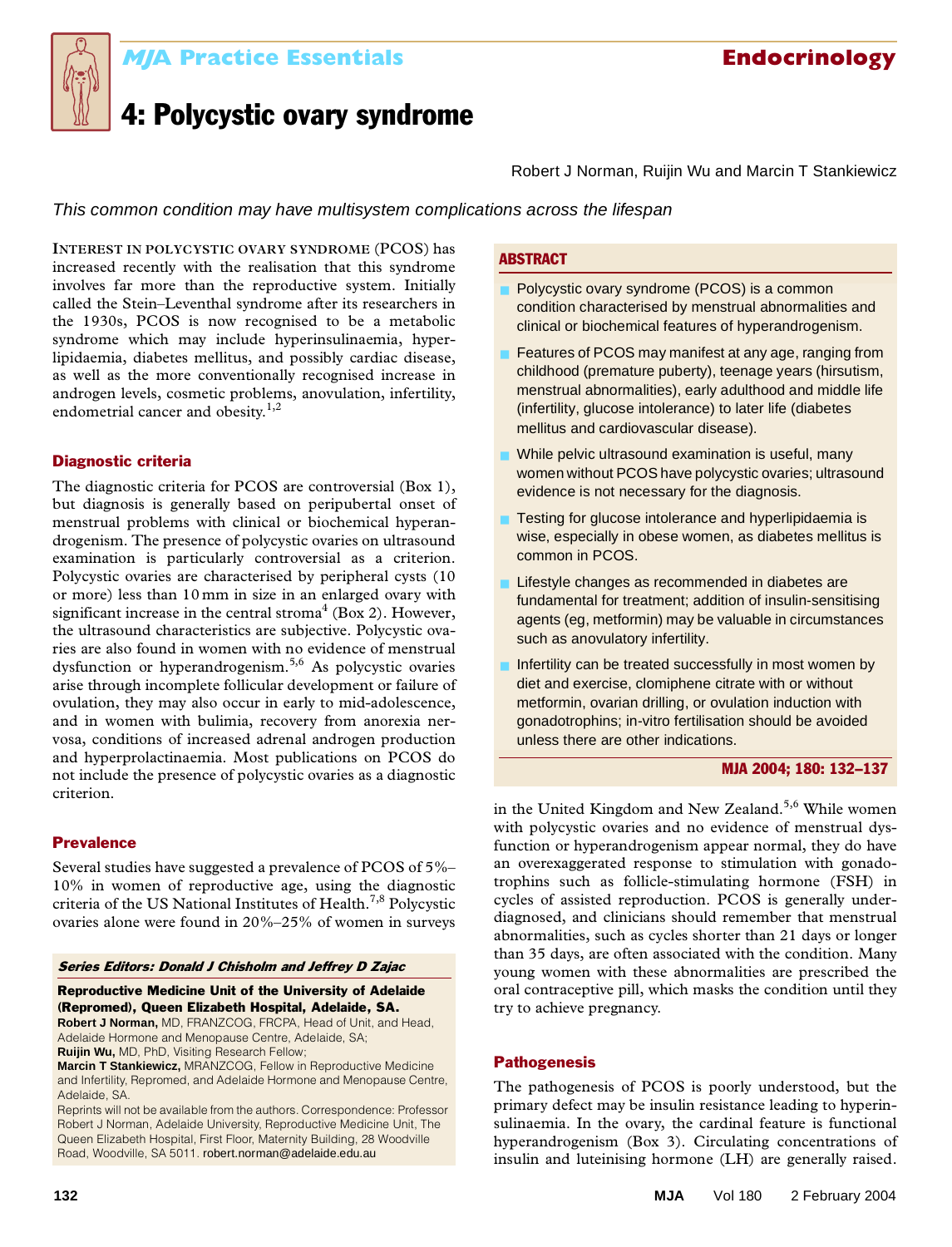

■ Menstrual dysfunction with anovulation

\* As concluded at a ESHRE/ASRM-sponsored symposium on PCOS; 1 May 2003; Rotterdam, The Netherlands.

The theca cells, which envelop the follicle and produce androgens for conversion in the ovary to oestrogen, are overresponsive to this stimulation. They increase in size and overproduce androgens. The rise in LH levels is thought to be caused by the relatively high and unchanging concentrations of oestrogens that may alter the control of this hormone by the hypothalamic–pituitary axis.

This combination of raised levels of androgens, oestrogen, insulin and LH explains the classic PCOS presentation of hirsutism, anovulation or dysfunctional bleeding, and dysfunction of glucose metabolism. Paradoxically, although the insulin regulatory molecules on the theca cells are responsive to insulin, those in the muscle and liver are resistant.

# Manifestations of PCOS

PCOS is a lifelong condition which may have effects at all ages, not just in the reproductive years (Box 4).

Fetal life. The condition may have its origins in fetal life, with either intrauterine growth retardation or post-term birth. Researchers have claimed that these children are more prone to hyperinsulinism, premature pubarche and signs of PCOS early in reproductive life.<sup>9,10</sup>

*Teenagers* will often have oligo- or amenorrhoea, hirsutism, acne and weight disorders. It is controversial whether patients with PCOS suffer from a raised prevalence of bulimia.

*Women seeking to become pregnant* will have difficulties because of anovulation and later may be concerned about overweight and hirsutism. It is controversial whether miscarriage is increased in PCOS, or whether pregnancy loss is a result of excess body weight.

#### *Endometrial hyperplasia and cancer*

Menorrhagia is more common in PCOS because of lack of ovulation and unopposed oestrogen action. The absence of regular menstruation induced by progesterone withdrawal may lead to endometrial hyperplasia and uncontrolled bleeding. There is a theoretical risk of endometrial cancer. Indeed, endometrial cancer has been alleged to be at least four times more common in women with PCOS and may appear in women as young as the early 20s. However, recent studies have raised doubts about the validity of this dogma.<sup>11</sup>

#### *PCOS and the metabolic syndrome*

Features of the metabolic syndrome, including obesity, insulin resistance and dyslipidaemia, are common in women with PCOS.

*Obesity:* The incidence of obesity in women with PCOS varies between countries and ethnic groups. In the United States, about 50% of women with PCOS are overweight or obese, but this prevalence differs little from that in the



**A:** *Polycystic ovaries, showing increased size and a smooth white surface reflecting thickening of the capsule.* **B:** *Section through polycystic ovary, showing multiple cysts with diameter <10mm arranged around the periphery of the ovary. The stroma is increased, and the ovary enlarged.*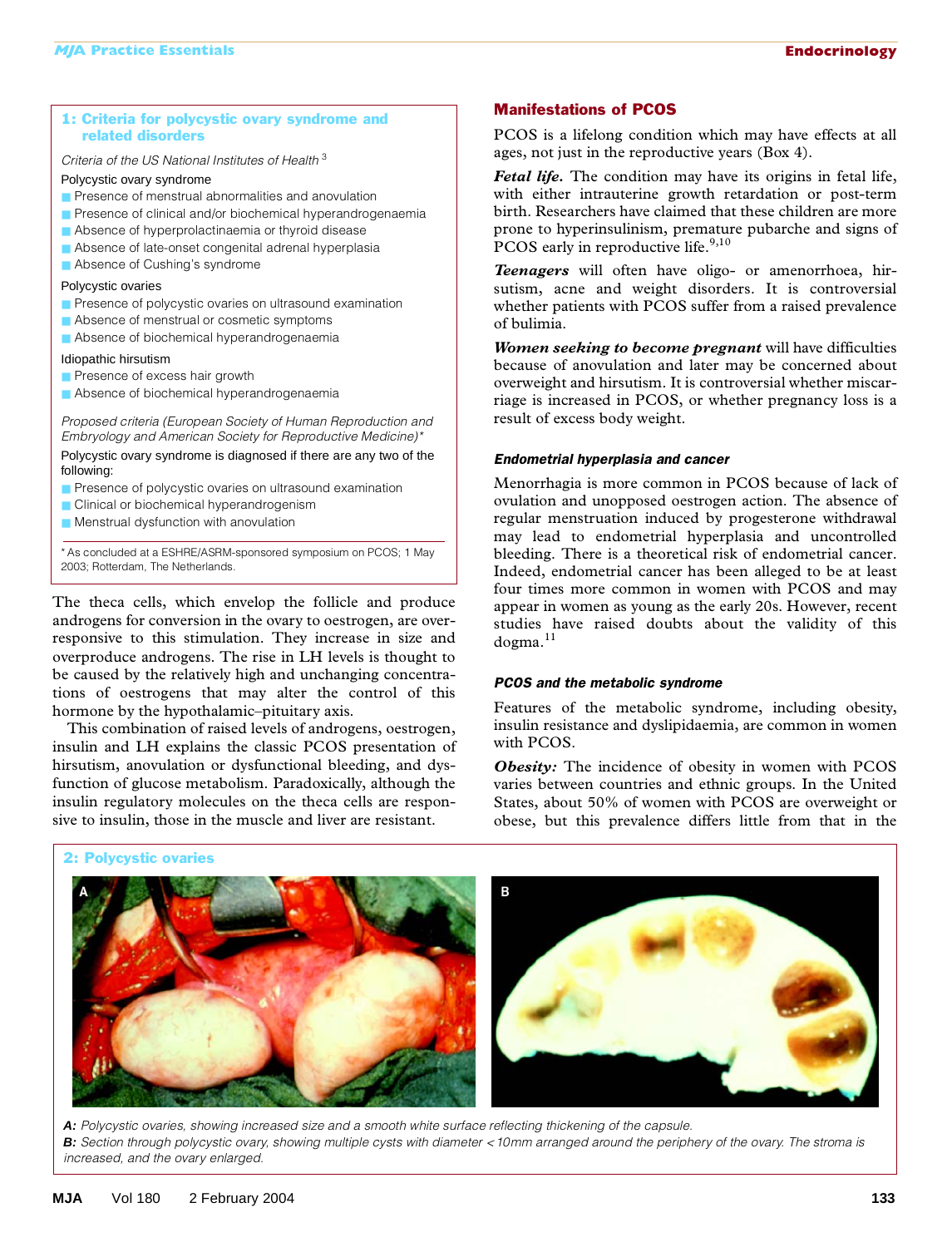

general community. In other countries, PCOS appears to be associated with obesity, but at a lower rate than in the US. Obesity tends to be central (abdominal) in its distribution, and even lean women with PCOS may have a fat distribution favouring central omental and visceral fat (Box 5).

**Insulin resistance:** This is independently related to PCOS, with women of normal weight with PCOS showing a degree of hyperinsulinaemia and impaired glucose disposal after meals and during glucose tolerance tests (oral or intravenous).12 It is uncertain whether this insulin resistance results from a specific genetic post-receptor defect, such as a defect in serine phosphorylation, $13$  or whether it is comparable to the problem seen in type 2 diabetes. Certainly, hyperinsulinism is common but is difficult to interpret clinically, given the fact that it also results from obesity.

*Impaired glucose tolerance and type 2 diabetes:* These are major complications in overweight women with PCOS. While fasting glucose level is usually normal, insulin release after a glucose load is increased, and glucose disposal is impaired. An excellent epidemiological study in the UK that followed up women with a histological diagnosis of PCOS after wedge resection of the ovaries found clear evidence of an increase in the rate of diabetes.<sup>14</sup> This confirmed the results of many other studies from the US and Europe. In obese women with PCOS, progression from normal glucose function to impaired glucose tolerance or diabetes mellitus is more rapid than in women without PCOS.<sup>15</sup>

*Dyslipidaemia:* Hypertriglyceridaemia, increased concentrations of low-density lipoprotein (LDL) cholesterol and decreased concentrations of high-density lipoprotein (HDL) cholesterol are common in women with PCOS, particularly if obese. Levels of plasminogen activator inhibitor-1 may also be raised, suggesting a chronic underlying inflammatory-like process.

*Cardiovascular disease:* The metabolic features of PCOS have led to widespread concern about the risk of cardiovascular disease. A higher than expected prevalence of PCOS has been reported among young women with angiographically proven narrowing of the coronary vessels; women with PCOS were also more likely to have sonographic evidence of premature obstruction of other large vessels.<sup>16,17</sup> However, a UK study of medical records and death certificates of women with a histological diagnosis of PCOS revealed no evidence for an increase in myocardial infarction or other types of heart disease.<sup>14</sup> The association is still under investigation.

### Investigations

*History and general examination:* These are required to elicit evidence of peripubertal menstrual dysfunction and hirsutism. Gynaecological examination is needed only to exclude other causes of bleeding and miscarriage. Mild clitoromegaly is not uncommon, but significant enlargement raises the possibility of virilisation.

*Pelvic ultrasound examination:* Transvaginal ultrasound is the best imaging mode. Transabdominal ultrasound examination requires more expertise to get a good view, particularly in obese women. Endometrial thickness should always be assessed to exclude significant endometrial pathology.

*Hormone assays:* There is ongoing debate about the blood tests needed, if any. Diagnosis of PCOS demands the exclusion of late-onset congenital adrenal hyperplasia (measurement of 17-hydroxyprogesterone), thyroid abnormality (thyroid-stimulating hormone), hyperprolactinaemia (prolactin) and Cushing's syndrome, but these tests can be omitted if other features are not suggestive. Measurement of testosterone (total or adjusted for sex-hormone-binding globulin) is helpful to show hyperandrogenaemia and to rule out an androgen-secreting tumour. Measurement of other

| 4: Manifestations of polycystic ovary syndrome at different ages                                                      |                              |                                      |
|-----------------------------------------------------------------------------------------------------------------------|------------------------------|--------------------------------------|
| <b>Peripuberty</b>                                                                                                    | Adolescence and adulthood    | <b>Ageing</b>                        |
| <b>Exaggerated adrenarche</b>                                                                                         | Polycystic ovary syndrome    | <b>Metabolic syndrome</b>            |
| Intrauterine growth retardation<br>$\blacksquare$ Increased levels of:<br>Adrenal androgens<br>$\blacksquare$ Insulin | Anovulation                  | Diabetes                             |
|                                                                                                                       | ■ Hyperandrogenism           | ■ Hypertension                       |
|                                                                                                                       | Polycystic ovaries           | Dyslipidaemia                        |
| $\blacksquare$ Functional ovarian                                                                                     | $\blacksquare$ Obesity (50%) | Increased plasminogen                |
| hyperandrogenism                                                                                                      |                              | activator inhibitor-1                |
| Leads to                                                                                                              | Leads to                     | Leads to<br><b>Metabolic effects</b> |
|                                                                                                                       | <b>Precocious puberty</b>    | <b>Reproductive disorders</b>        |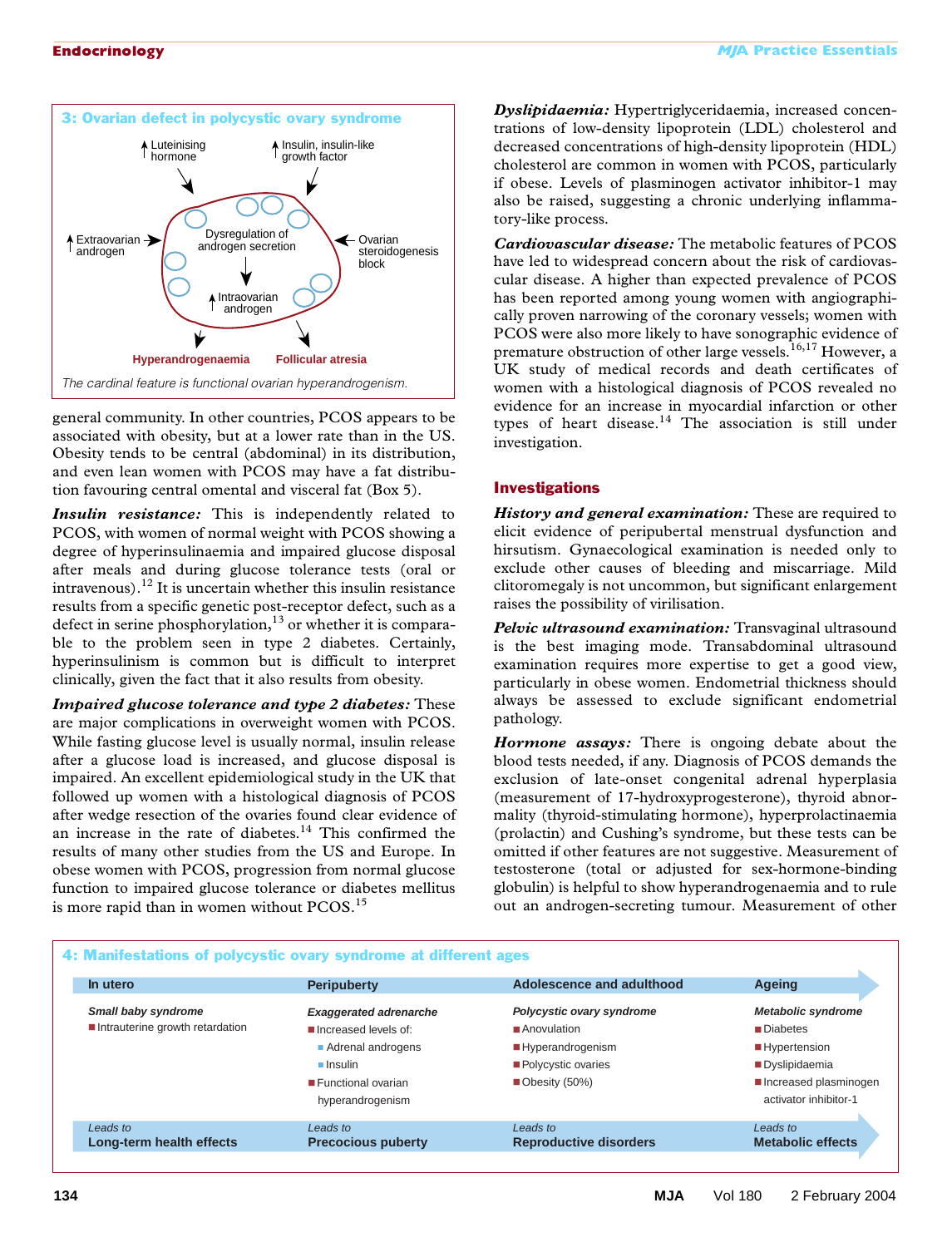androgens, such as dehydroepiandrosterone sulfate and androstenedione, is not particularly useful.

*Glucose testing:* It is essential to exclude glucose intolerance with glucose tolerance testing. It is doubtful whether insulin measurement is indicated, as interpretation is clouded by obesity. Some investigators have recommended calculating an index of insulin resistance from glucose and insulin levels (eg, the homeostasis model assessment [HOMA] or quantitative insulin sensitivity check index  $[QUICKI]$ ). $^{18}$ 

Because random and fasting glucose levels are usually normal in women with PCOS, the standard Australian recommendations for diagnosing diabetes by measuring these levels are not applicable, and glucose tolerance testing is recommended.<sup>19</sup>

*Lipid status:* Assessment of lipid status is justified (total and HDL cholesterol and triglyceride levels).

*Other investigations:* Laparoscopy of the pelvis, computed tomography and magnetic resonance imaging are never justifiable for suspected PCOS alone. Endometrial biopsy and hysteroscopy may be used to investigate unexplained vaginal bleeding**.**

#### Management

Management comprises treatment of the presenting symptoms, as well as any other abnormalities discovered on investigation. The modality depends on the desire for fertility.

#### *Hirsutism*

Hirsutism (Box 6) should be assessed qualitatively or semiquantified using the Ferriman–Gallwey score.<sup>20</sup> Treatment may include:

■ the oral contraceptive pill (eg, ethinyloestradiol 35 µg plus cyproterone acetate 2 mg daily for 21 of 28 days);

■ cosmetic measures (eg, laser electrolysis, bleaching, waxing or shaving);

■ oral oestrogen and cyproterone acetate (oestradiol valerate 2 mg daily and cyproterone acetate 50 mg for 14 days a month);

■ spironolactone (75–200 mg daily); or

■ other drugs, such as the antiandrogen flutamide or the antifungal agent ketoconazole. These drugs either reduce androgen production or inhibit androgen-binding to the receptor. They are not in general use for this purpose in Australia.

Response times for drugs can be up to 3 months.

### *Menstrual dysfunction and endometrial hyperplasia*

Menstrual dysfunction, including irregular periods, can be managed by administration of progestins (eg, medroxyprogesterone acetate or norethisterone) or the oral contraceptive pill.

Endometrial hyperplasia should be assessed by ultrasound examination, endometrial biopsy or hysteroscopy, and can be treated by hormonal therapy, such as the oral contraceptive pill or progestins (see case report, Box 7).



*Computed tomography of the abdomen in polycystic ovary syndrome, showing subcutaneous (*S*) and visceral (*V*) fat, surrounding bowel (*B*) and kidneys (*K*).*

#### *Overweight, obesity and glucose intolerance*

Lifestyle changes are a first-line intervention in women with PCOS who are overweight.<sup>21</sup> Glucose intolerance can be managed by diet and exercise, weight control and oral antidiabetic drugs (eg, metformin).

### *Infertility*

The cause of infertility in patients with PCOS is generally lack of ovulation because of a failure of the follicles to develop beyond 10 mm. Most cycles are anovulatory, and induction of ovulation is essential.

*Lifestyle modification:* Several studies have shown that weight loss can lead to resumption of ovulation within weeks.22,23 Clark and colleagues demonstrated that even a 5% reduction in body mass restores ovulation and fertility<sup>24,25</sup> and devised a program of exercise and sensible eating that has become a model across the world for treating PCOS. Rapid changes in body composition and fat mass can be shown during lifestyle change. High-protein diets seem to be as effective as high-carbohydrate diets, provided that fat and total calories are comparable.<sup>26</sup> While lifestyle changes are difficult to maintain, women seeking pregnancy are highly motivated, making this a first-line intervention in overweight women with PCOS.<sup>21,27</sup> Longer-term changes in weight are more difficult to maintain.

*Clomiphene citrate:* This is an oral oestrogen antagonist that raises circulating concentrations of FSH and induces follicular growth in most women with PCOS and anovulation. The initial regimen is 25–50 mg per day for 5 days. Therapy can be monitored by oestrogen levels, follicular ultrasound examination and luteal progesterone level (> 20 nmol/L). Failure of response is associated with high body mass index and high androgen levels. Doses up to 200 mg per day can be used before failure of response is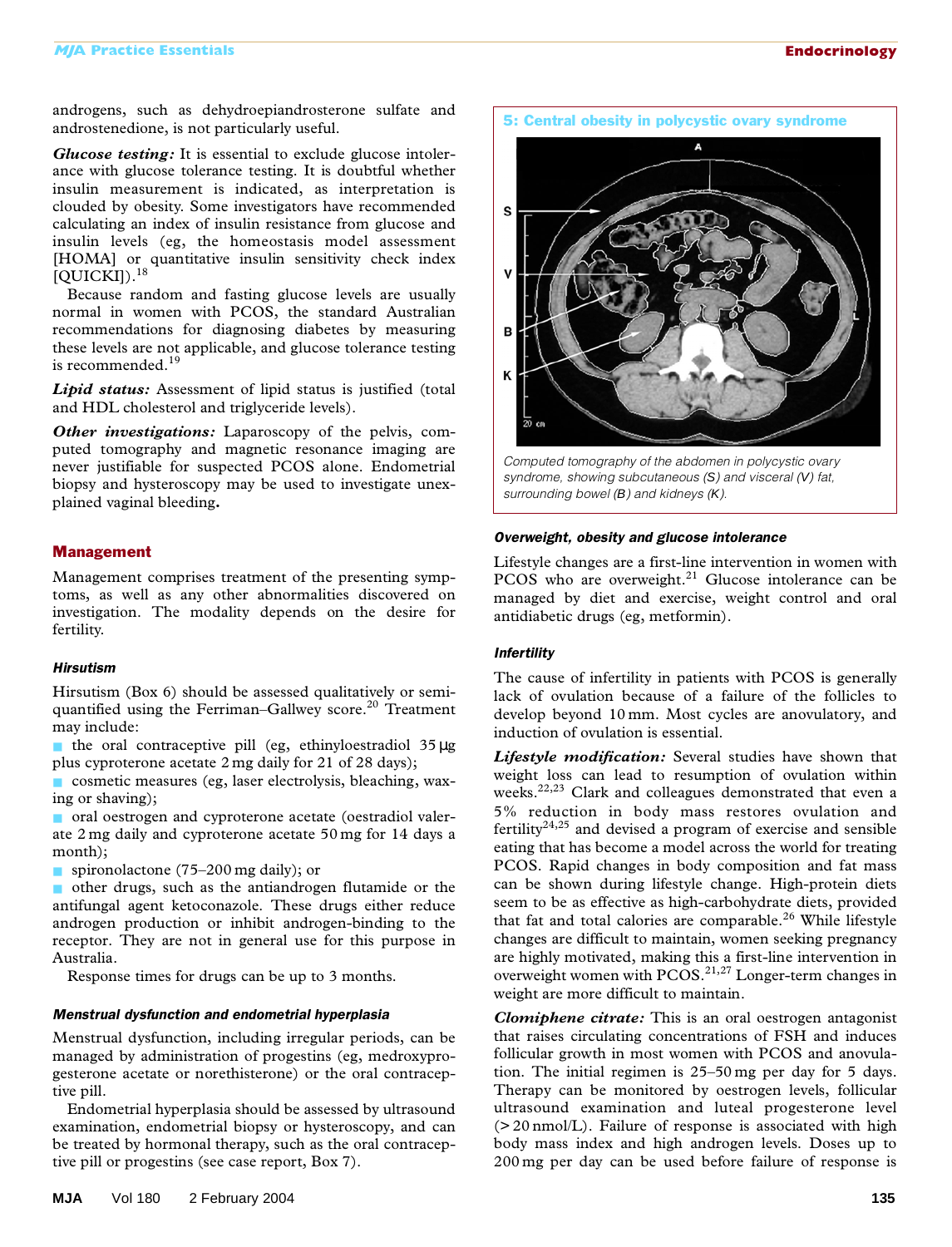

*Young woman with PCOS showing facial hirsutism (*A*) and axillary acanthosis nigricans (*B*). The latter is associated with severe insulin resistance and hyperinsulinaemia and is an occasional finding in PCOS (photographs courtesy Dr John Casey, St Vincent's Clinic, Sydney, NSW).*

established. In the rare situation in which side effects limit treatment, tamoxifen can be used. Both treatments increase the risk of multiple pregnancy.

*Metformin:* Use of the insulin-sensitising drug metformin at doses of 500–2500mg daily is controversial, but appears valuable in increasing menstrual cyclicity and pregnancy rate.<sup>28-31</sup> A recent consensus statement from the Endocrine Society of Australia indicated its use in women trying to become pregnant.28 Recent systematic reviews suggest that the drug has efficacy for ovulation induction, either as a sole agent or in combination with clomiphene citrate.29 It has been widely used for this purpose, and no specific neonatal complications have been described, despite it being classed as "category C" in Australia (drugs which have caused or may be suspected of causing harmful effects on the human fetus). There is inadequate evidence at present to suggest its use in pregnancy to prevent gestational diabetes or recurrent miscarriage.

The new insulin-sensitising agents, the "glitazones" troglitazone (now discontinued), rosiglitazone and pioglitazone — have been shown to be very effective for ovulation induction, $32$  but are not approved by the Pharamaceutical Benefits Scheme for PCOS. There is greater concern about the effects on the fetus of these drugs compared with metformin, and they should not be used by women trying to become pregnant.<sup>33</sup>

*Surgery to the ovaries:* Wedge resection of the ovaries has been abandoned because of concerns about pelvic adhesions, another cause of subfertility, and loss of valuable ovarian tissue. Ovarian diathermy or laser drilling has been used in recent years with apparently good results; a recent systematic review comparing drilling with clomiphene citrate and gonadotrophins proved equivalence in the studies examined.<sup>34</sup> However, like wedge resection, this surgery may produce pelvic adhesions. Destructive surgery to the ovary should be used only after extensive discussion with the patient and not because the ovaries are found to be polycystic incidentally during routine laparoscopy.

*Gonadotrophin treatment:* Ovulation induction with gonadotrophins such as FSH has proved successful for at least three decades, but demands skill and experience to avoid multiple pregnancies and ovarian hyperstimulation syndrome. Patients start on low-dose recombinant FSH administered subcutaneously. Monitoring of ovarian

#### 7: Case report — a missed diagnosis

Presentation: A 26-year-old obese single woman presented with severe menstrual bleeding requiring blood transfusion and emergency hormone therapy with progestins.

History: She had reached menarche at age 11 years and had irregular periods throughout her teenage years, with menstrual cycles ranging from 6 weeks to 6 months. Menstruation, when it occurred, lasted for up to 4 weeks with heavy clots, and caused fatigue and weakness. She had been admitted to hospital for blood transfusion on three occasions. She complained of hirsutism around the face and lower abdomen and weight gain from the age of 13 years. Two dilatation and curettages a year before had revealed only proliferative endometrium. She had never used regular hormone therapy, such as the oral contraceptive pill or progestins.

Investigations: She had significant iron deficiency anaemia (haemoglobin level, 80 g/L; reference range [RR], 115–165 g/L). Tests for clotting abnormalities and thrombophilias gave normal results. Measurement of serum hormone levels showed a raised level of testosterone (3.5 nmol/L; RR, 0.5–1.8 nmol/L), low level of sex hormone binding globulin (15 nmol/L; RR, 20–80 nmol/L), and normal levels of prolactin (300 mIU/L; RR, 150–450 mIU/L) and thyroid-stimulating hormone (2.2 mIU/L; RR, 0.5–4.0 mIU/L). Glucose tolerance testing showed glucose intolerance (2-h glucose level after 75 g glucose load, 10.5 mmol/L). Transvaginal pelvic ultrasound examination showed enlarged polycystic ovaries (ovarian volumes, 12 mL and 15 mL; multiple peripheral cysts < 10 mm on the periphery of the ovaries; and increased ovarian stromal echo) and an enlarged uterus (endometrium, 20 mm). Endometrial biopsy showed proliferative endometrium only.

Management: She was treated with medroxyprogesterone acetate (30 mg daily for 2 weeks each month) with minimal response.

Six months later, she had an episode of severe bleeding requiring hospital admission. Hysteroscopy and biopsy revealed extensive cystic glandular endometrial hyperplasia with adenomatous changes suggesting an unacceptable risk of malignancy, which necessitated subsequent hysterectomy with ovarian conservation.

■ *Polycystic ovary syndrome (PCOS) could have been diagnosed soon after menarche if her practitioner had been more aware of how common this condition is in teenagers. Management of abnormal cycles with prophylactic progestins or the oral contraceptive pill to prevent endometrial hyperplasia would have been appropriate.*

■ *Endometrial hyperplasia is more common in young women with PCOS, and ongoing bleeding requires hysteroscopy rather than blind curettage or endometrial biopsy.*

This woman will probably have significant insulin resist*ance. Ongoing surveillance for diabetes mellitus is required, and she should modify her diet and increase exercise.*

response involves ultrasound examination, often with oestradiol measurement. Human chorionic gonadotrophin is given when one follicle reaches 16–20 mm in size. Any more than two follicles of an appropriate size gives the risk of multiple pregnancies. Multiple gonadotrophin cycles may be required to achieve pregnancy, but this approach is preferable before more invasive procedures, such as in-vitro fertilisation.